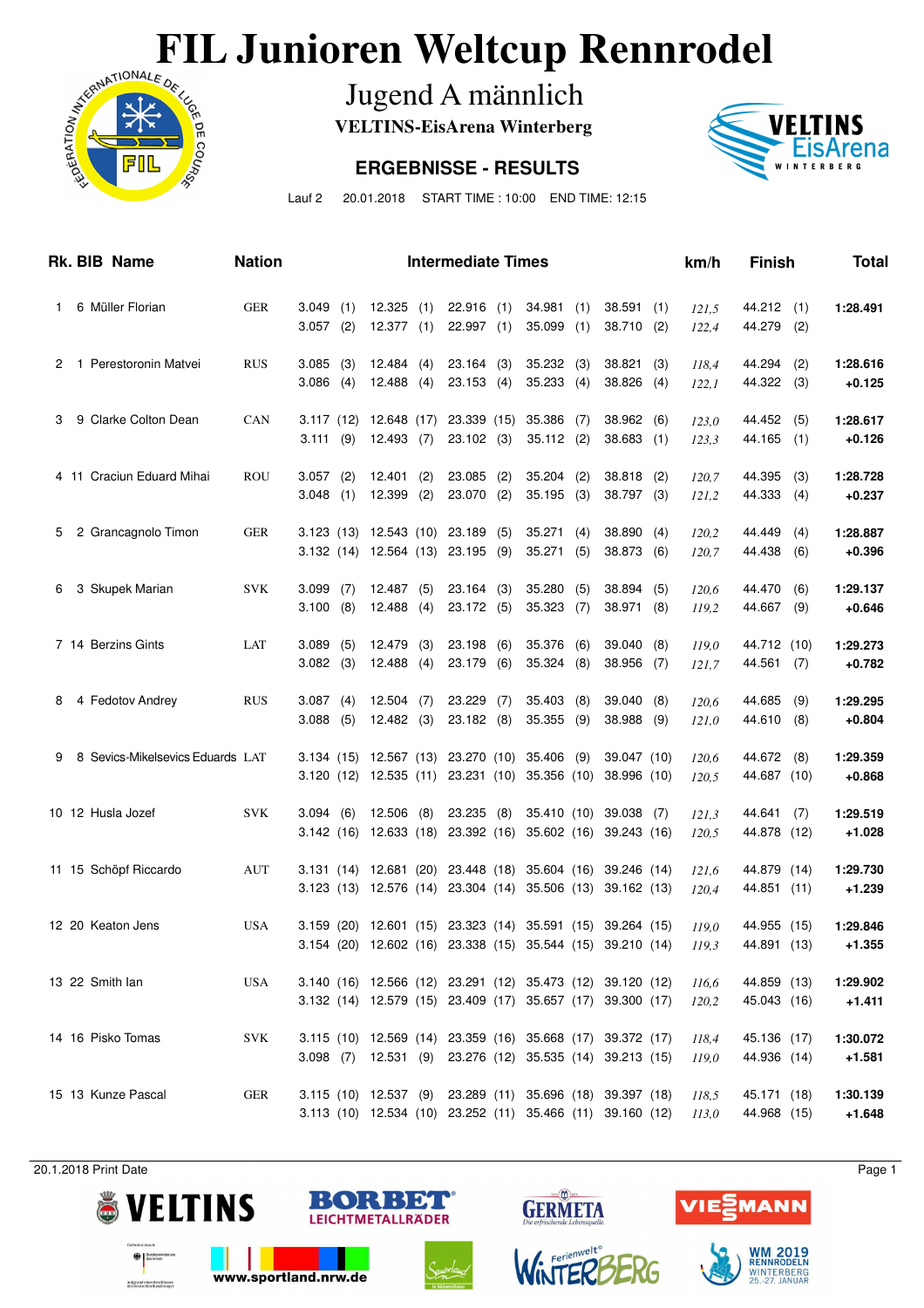# **FIL Junioren Weltcup Rennrodel**<br>Jugend A männlich<br>ERGEBNISSE - RESULTS



Jugend A männlich

**VELTINS-EisArena Winterberg**

### **ERGEBNISSE - RESULTS**



Lauf 2 20.01.2018 START TIME : 10:00 END TIME: 12:15

| Rk. BIB Name             | <b>Nation</b> |                              |            | <b>Intermediate Times</b>                                                            |                                                                                                                                | km/h           | <b>Finish</b>              | Total                |
|--------------------------|---------------|------------------------------|------------|--------------------------------------------------------------------------------------|--------------------------------------------------------------------------------------------------------------------------------|----------------|----------------------------|----------------------|
| 16 5 Gatt Juri           | AUT           |                              |            | 3.157 (19) 12.726 (24) 23.482 (19) 36.257 (28)<br>3.113 (10) 12.516 (8) 23.181 (7)   | 40.002 (28)<br>35.274 (6)<br>38.868 (5)                                                                                        | 117,9<br>122,6 | 45.775 (25)<br>44.383 (5)  | 1:30.158<br>$+1.667$ |
| 17 24 Chuprov Artem      | <b>RUS</b>    |                              |            |                                                                                      | 3.160 (21) 12.708 (23) 23.597 (26) 35.877 (22)<br>39.531 (21)<br>3.167 (23) 12.702 (21) 23.549 (22) 35.797 (19) 39.450 (19)    | 120,1<br>120,2 | 45.212 (19)<br>45.112 (17) | 1:30.324<br>$+1.833$ |
| 18 29 Pylypiv Oleh-Roman | <b>UKR</b>    |                              |            |                                                                                      | 3.182 (27) 12.734 (26) 23.551 (23) 35.794 (19) 39.452 (19)<br>3.162 (21) 12.661 (19) 23.456 (19) 35.685 (18) 39.350 (18)       | 119,6<br>119,5 | 45.128 (16)<br>45.229 (19) | 1:30.357<br>$+1.866$ |
| 19 18 Nikolajev Mirza    | <b>BIH</b>    |                              |            |                                                                                      | 3.300 (35) 12.842 (31) 23.569 (24) 35.798 (20)<br>39.471 (20)<br>3.288 (32) 12.828 (27) 23.597 (23) 35.803 (20)<br>39.458 (20) | 119,4<br>120,4 | 45.223 (20)<br>45.149 (18) | 1:30.372<br>$+1.881$ |
| 20 10 Krasts Lukass      | LAT           | 3.104<br>(8)<br>3.088<br>(5) | 12.495 (6) | 23.244 (9)                                                                           | 35.448 (11)<br>39.105(11)<br>12.547 (12) 23.293 (13) 35.497 (12)<br>39.156 (11)                                                | 120,0<br>120,0 | 44.805 (11)<br>45.629 (23) | 1:30.434<br>$+1.943$ |
| 21 38 Kobayashi Seiya    | <b>JPN</b>    |                              |            | 3.166 (23) 12.755 (27) 23.694 (28) 36.123 (27)<br>3.152 (19) 12.672 (20) 23.535 (20) | 39.835 (27)<br>35.947 (22)<br>39.676 (22)                                                                                      | 117,4<br>117,4 | 45.687 (22)<br>45.540 (20) | 1:31.227<br>$+2.736$ |
| 22 23 Varga Vratislav    | <b>SVK</b>    |                              |            | 3.202 (30) 12.796 (28) 23.730 (29)<br>3.190 (27) 12.748 (23) 23.670 (25)             | 36.117 (26)<br>39.823 (25)<br>36.071 (24)<br>39.788 (24)                                                                       | 118,6<br>114,3 | 45.660 (21)<br>45.605 (22) | 1:31.265<br>$+2.774$ |
| 23 28 Siscanu Ionut      | <b>MDA</b>    |                              |            | 3.179 (25) 12.726 (24) 23.595 (25) 35.990 (23)                                       | 39.731 (23)<br>3.197 (28) 12.768 (25) 23.615 (24) 35.984 (23)<br>39.700 (23)                                                   | 117,2<br>116,8 | 45.990 (29)<br>45.561 (21) | 1:31.551<br>$+3.060$ |
| 24 17 Cezik Jan          | <b>CZE</b>    |                              |            |                                                                                      | 3.181 (26) 13.001 (34) 24.053 (34) 36.445 (31) 40.131 (30)<br>3.173 (25) 12.720 (22) 23.540 (21) 35.847 (21) 39.531 (21)       | 119,0<br>115,2 | 45.864 (27)<br>45.753 (24) | 1:31.617<br>$+3.126$ |
| 25 36 Peng Junyue        | <b>CHN</b>    |                              |            |                                                                                      | 3.183 (29) 12.696 (22) 23.544 (22) 36.286 (29)<br>40.031 (29)<br>3.149 (18) 12.613 (17) 23.437 (18) 36.178 (27) 39.947 (27)    | 117,3<br>116,3 | 45.850 (26)<br>45.807 (25) | 1:31.657<br>$+3.166$ |
| 26 35 Moberg Rasmus      | <b>SWE</b>    |                              |            |                                                                                      | 3.150 (18) 12.680 (19) 23.614 (27) 36.052 (24)<br>39.806 (24)<br>3.165 (22) 12.750 (24) 23.718 (26) 36.160 (25) 39.900 (25)    | 115,4<br>115,6 | 45.772 (24)<br>46.003 (28) | 1:31.775<br>$+3.284$ |
| 27 27 Pleho Hamza        | BIH           |                              |            |                                                                                      | 3.416 (38) 13.118 (37) 24.067 (35) 36.446 (32) 40.137 (31)<br>3.301 (33) 12.897 (30) 23.785 (28) 36.168 (26) 39.917 (26)       | 118.9<br>117,1 | 45.907 (28)<br>45.869 (26) | 1:31.776<br>$+3.285$ |
| 28 26 Jakic Zlatan       | BIH           |                              |            |                                                                                      | 3.405 (37) 13.094 (36) 24.071 (37) 36.546 (34) 40.277 (33)<br>3.363 (36) 13.069 (33) 24.060 (32) 36.514 (30) 40.234 (29)       | 117,5<br>118,3 | 46.178 (30)<br>46.093 (29) | 1:32.271<br>$+3.780$ |
| 29 21 Day Samuel         | USA           |                              |            |                                                                                      | 3.182 (27) 12.679 (18) 23.538 (21) 36.645 (35) 40.434 (35)<br>3.181 (26) 13.035 (32) 24.170 (33) 36.585 (31) 40.269 (30)       | 116,5<br>119,0 | 46.320 (32)<br>45.999 (27) | 1:32.319<br>$+3.828$ |
| 30 37 Sundberg Joel      | <b>SWE</b>    |                              |            |                                                                                      | 3.232 (31) 12.836 (29) 23.830 (31) 36.376 (30) 40.163 (32)<br>3.204 (29) 12.804 (26) 23.747 (27) 36.266 (28) 40.051 (28)       | 115,0<br>115,1 | 46.203 (31)<br>46.117 (30) | 1:32.320<br>$+3.829$ |

20.1.2018 Print Date Page 2



aufgrund eines Bes



www.sportland.nrw.de





♦

**GERMETA**